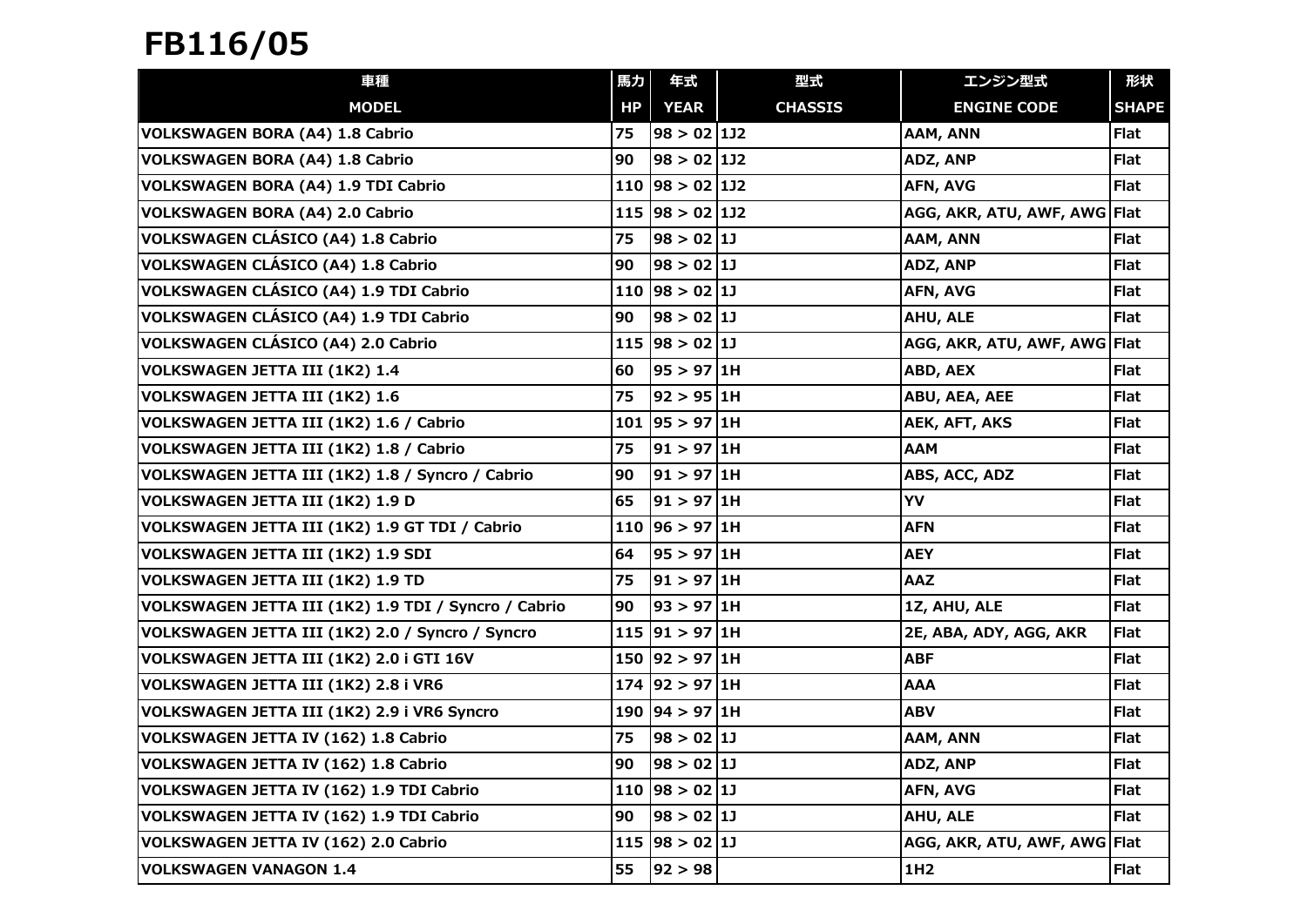## FB116/05

| 車種                                                       | 馬力  | 年式                  | 型式                                   | エンジン型式                 | 形状           |
|----------------------------------------------------------|-----|---------------------|--------------------------------------|------------------------|--------------|
| <b>MODEL</b>                                             | HP  | <b>YEAR</b>         | <b>CHASSIS</b>                       | <b>ENGINE CODE</b>     | <b>SHAPE</b> |
| <b>VOLKSWAGEN VENTO (A3) 1.4</b>                         | 60  | 95 > 97 1H2         |                                      | ABD, AEX               | Flat         |
| <b>VOLKSWAGEN VENTO (A3) 1.6</b>                         | 75  | 92 > 95 1H2         |                                      | ABU, AEA, AEE          | Flat         |
| VOLKSWAGEN VENTO (A3) 1.6 / Cabrio                       | 101 | 95 > 97 1H2         |                                      | AEK, AFT, AKS          | Flat         |
| VOLKSWAGEN VENTO (A3) 1.8 / Cabrio                       | 75  | 91 > 97 1H2         |                                      | AAM                    | <b>Flat</b>  |
| VOLKSWAGEN VENTO (A3) 1.8 / Syncro / Cabrio              | 90  | 91 > 97 1H2         |                                      | ABS, ACC, ADZ          | <b>Flat</b>  |
| <b>VOLKSWAGEN VENTO (A3) 1.9 D</b>                       | 65  | 91 > 97 1H2         |                                      | YV                     | <b>Flat</b>  |
| VOLKSWAGEN VENTO (A3) 1.9 GT TDI / Cabrio                | 110 | 96 > 97   1H2       |                                      | AFN                    | <b>Flat</b>  |
| <b>VOLKSWAGEN VENTO (A3) 1.9 SDI</b>                     | 64  | 95 > 97 1H2         |                                      | AEY                    | Flat         |
| <b>VOLKSWAGEN VENTO (A3) 1.9 TD</b>                      | 75  | 91 > 97 1H2         |                                      | AAZ                    | <b>Flat</b>  |
| VOLKSWAGEN VENTO (A3) 1.9 TDI / Syncro / Cabrio          | 90  | 93 > 97 1H2         |                                      | 1Z, AHU, ALE           | <b>Flat</b>  |
| VOLKSWAGEN VENTO (A3) 2.0 / Syncro / Syncro              |     | 115 91 > 97 1H2     |                                      | 2E, ABA, ADY, AGG, AKR | Flat         |
| VOLKSWAGEN VENTO (A3) 2.0 i GTI 16V                      |     | $150$ 92 > 97 1H2   |                                      | ABF                    | <b>Flat</b>  |
| VOLKSWAGEN VENTO (A3) 2.8 i VR6                          |     | 174 92 > 97 1H2     |                                      | <b>AAA</b>             | <b>Flat</b>  |
| VOLKSWAGEN VENTO (A3) 2.9 i VR6 Syncro                   |     | 190   94 > 97   1H2 |                                      | ABV                    | <b>Flat</b>  |
| VOLKSWAGEN GOLF III (1H1, 1H5) 1.4                       | 60  |                     | 95 > 97 1H1, 1HC                     | ABD, AEX               | Flat         |
| VOLKSWAGEN GOLF III (1H1, 1H5) 1.6                       | 75  |                     | 92 > 95 1H1, 1HC                     | ABU, AEA, AEE          | Flat         |
| VOLKSWAGEN GOLF III (1H1, 1H5) 1.6 / Cabrio              |     |                     | 101 95 > 97 1H1, 1E7, 1HC            | AEK, AFT, AKS          | <b>Flat</b>  |
| VOLKSWAGEN GOLF III (1H1, 1H5) 1.8 / Cabrio              | 75  |                     | 91 > 97   1G1PF2, 1HABS/, HADZ   AAM |                        | Flat         |
| VOLKSWAGEN GOLF III (1H1, 1H5) 1.8 / Syncro / Cabrio     | 90  |                     | 91 > 97 1HC, 1H1, 1HX1, 1E7          | ABS, ACC, ADZ          | <b>Flat</b>  |
| VOLKSWAGEN GOLF III (1H1, 1H5) 1.9 D                     | 65  |                     | $ 91 \rangle 97 1H1, 1H0$            | YV                     | <b>Flat</b>  |
| VOLKSWAGEN GOLF III (1H1, 1H5) 1.9 GT TDI / Cabrio       | 110 |                     | 96 > 97 1H1, 1E7, 1H0                | AFN                    | <b>Flat</b>  |
| VOLKSWAGEN GOLF III (1H1, 1H5) 1.9 SDI                   | 64  |                     | 95 > 97 1H1, 1HC                     | <b>AEY</b>             | Flat         |
| VOLKSWAGEN GOLF III (1H1, 1H5) 1.9 TD                    | 75  |                     | $ 91 $ > 97 1H1, 1HC                 | AAZ                    | Flat         |
| VOLKSWAGEN GOLF III (1H1, 1H5) 1.9 TDI / Syncro / Cabrio | 90  |                     | $93 > 97$ 1H1, 1E7, 1HC              | 1Z, AHU, ALE           | <b>Flat</b>  |
| VOLKSWAGEN GOLF III (1H1, 1H5) 2.0 / Syncro / Syncro     |     |                     | 115 91 > 97 1H1, 1HX1, 1HC           | 2E, ABA, ADY, AGG, AKR | Flat         |
| VOLKSWAGEN GOLF III (1H1, 1H5) 2.0 i GTI 16V             | 150 |                     | $ 92 $ > 97 1HABF, 1HAGG             | ABF                    | <b>Flat</b>  |
| VOLKSWAGEN GOLF III (1H1, 1H5) 2.8 i VR6                 |     |                     | $174$  92 > 97   1HAAA, 1HC          | AAA                    | Flat         |
| VOLKSWAGEN GOLF III (1H1, 1H5) 2.9 i VR6 Syncro          |     |                     | 190   94 > 97   1HC, 1HX1            | ABV                    | Flat         |
| VOLKSWAGEN GOLF IV (1J1, 1J5) 1.6 Cabrio                 |     |                     | $101$  98 > 02  10000000             | <b>AFT, AKS</b>        | <b>Flat</b>  |